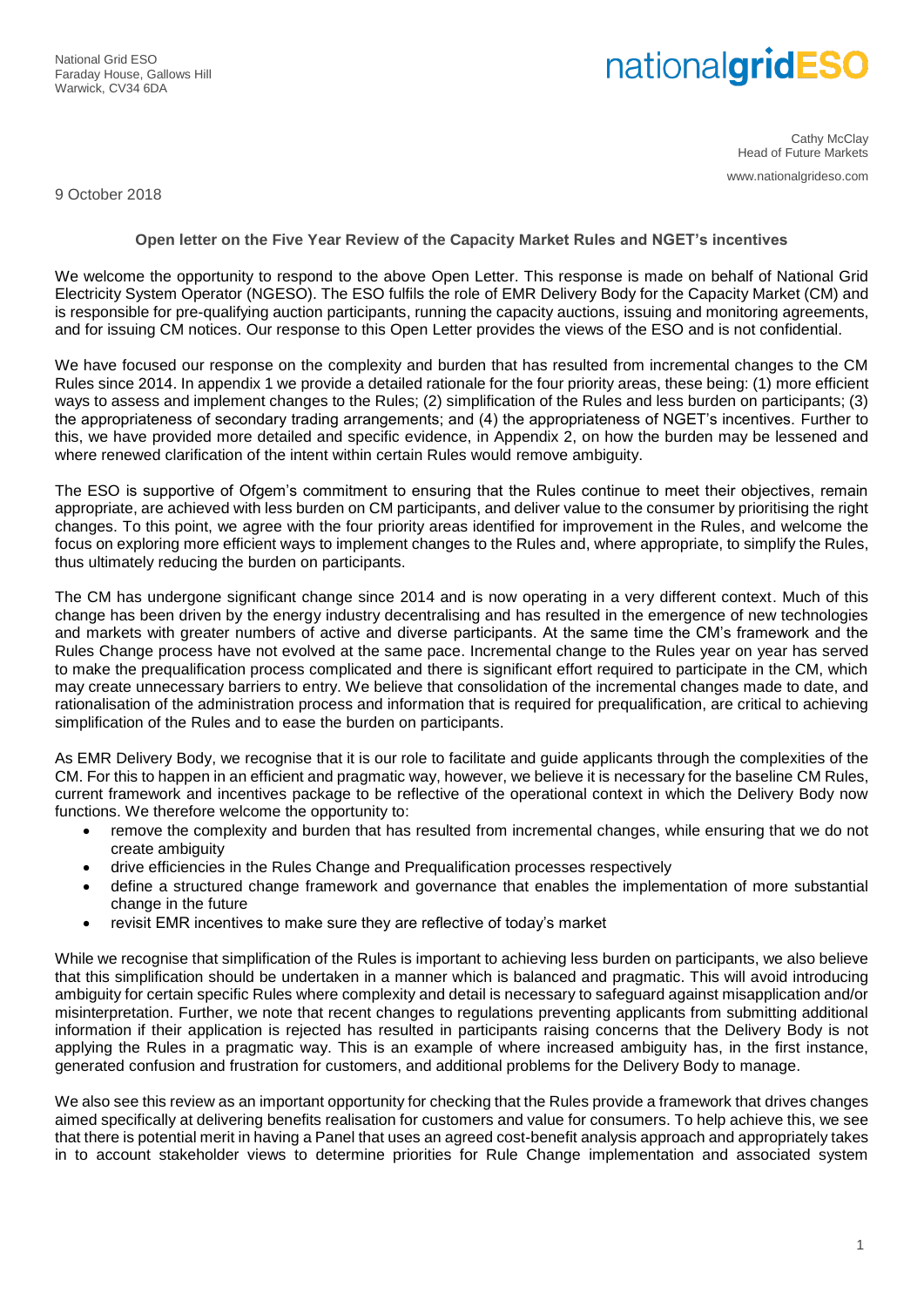development. As part of this process, specific consideration should be given to whether the proposed changes will result in demonstrable consumer benefit.

We welcome the opportunity to further discuss the points raised within this response. Should you require any further information or would like clarity on any of the points outlined in this paper then please contact Julian Ross in the first instance at julian.ross@nationalgrid.com.

Yours sincerely

 $CMU_{\nu}$ 

Cathy McClay Head of Future Markets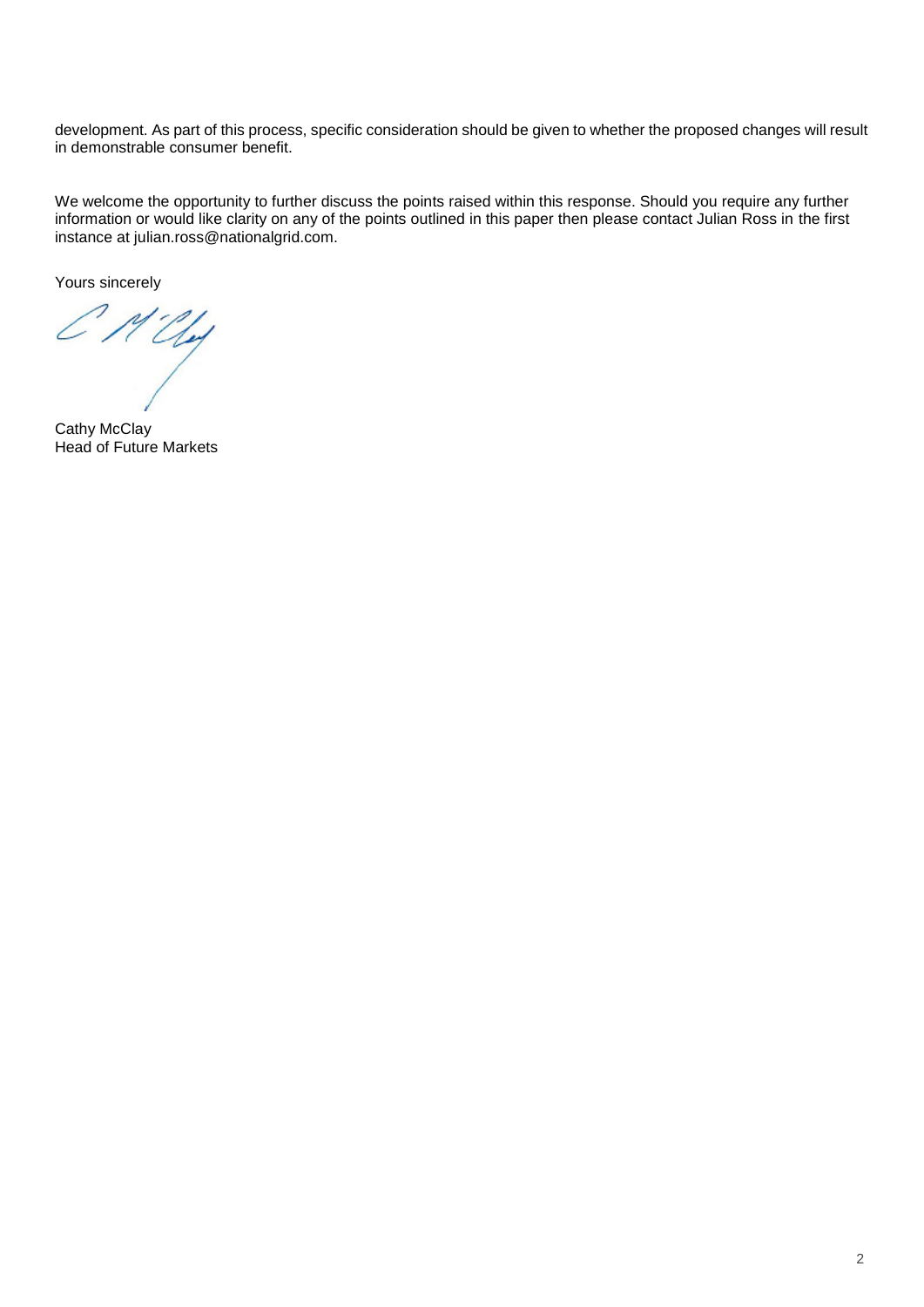# **APPENDIX 1**

 $\overline{a}$ 

## **Assess and implement changes to the Rules**

We agree that there are efficiencies to be gained in the way that changes to the Rules are currently assessed and implemented. We see that there is potential merit in having a panel that uses an agreed cost-benefit approach, alongside appropriate consideration of stakeholder views, to co-ordinate and prioritise the implementation of Rule changes and associated system development. As part of this process specific consideration should be given as to whether changes will provide demonstrable benefits to consumers. The panel would be representative of diverse organisations across industry.

Sufficient time for implementation should be allowed between the final Rules and/or Regulations being laid and them coming into force. Current timings mean that applicants may have only a few weeks to confirm which Rule changes have been implemented and to understand the implications for their own applications. Equally, regarding system development, it is frequently the case that new system functionality is required to be 'live' within a few weeks of final Rules being laid, and this can introduce operational risks. To account for this short implementation window, much of the system development work currently takes place alongside the consultation process and before a final outcome has been confirmed. This approach introduces significant risk since expenditure can be wasted in developing functionality that subsequently is not required or needs to be amended. It is also difficult to accommodate large scale system changes as the limited time scales are not conducive to major development work. We recommend therefore that current timelines for the change process are amended. Our proposed change timeline is shown below.



As indicated above, we appreciate that there are some circumstances where system changes will be required within a shorter timescale and, in this case, suggest that recourse to the urgency criteria set out in Ofgem's quidance is upheld.<sup>1</sup> Further, we suggest that only changes relating to significant inconsistencies in the Rules or Regulations, that could result in a major deviation from the policy intent of the CM scheme, should be considered as an urgent change. For example, a change to remove a barrier to entry that otherwise prevents participation. A shorter implementation timeline can be agreed for changes deemed to be urgent, potentially before the start of the prequalification period in the same year. However, it would be important for firm rule or regulation drafting to be received before development begins to reduce the potential risk of financial waste linked to developments which subsequently require revision.

The Open Letter also references Ofgem's intention to take forward those changes which have already been consulted and decided on and urgent proposals. We believe it is important to highlight the issues and risks involved with the implementation of any changes that would require process redesign and/or system development to commence before the final Rule drafting is complete. There is potential risk associated with the implementation of previously delayed proposals, particularly if changes are required in 2019 and where firm rule drafting is not already in place. Similar risks will apply to any new 'urgent' proposals that are raised. Most of the Delivery Body's development capacity in the period leading up to the 2019 prequalification period is already reserved for delivery of the DSR component reallocation change

<sup>1</sup> https://www.ofgem.gov.uk/system/files/docs/2016/09/revised\_guidelines\_for\_the\_capacity\_market\_rules\_150916.pdf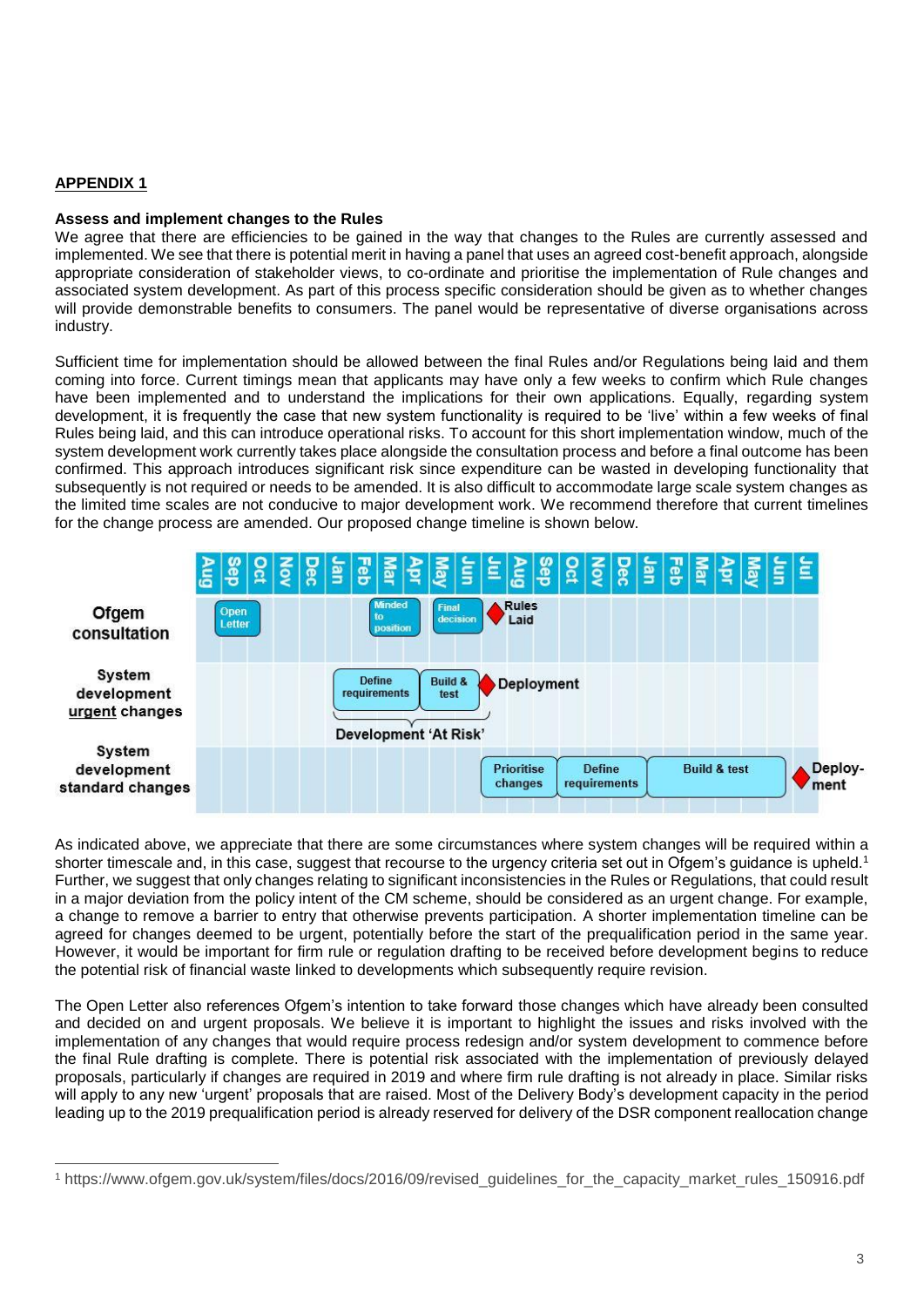(OF12).<sup>2</sup> We are keen to work with Ofgem to understand the prioritisation of these delayed and urgent proposals and to confirm a workable plan for the required system development once firm rule drafting is in place.

# **Simplification of the Rules and less burden on participants**

Since introduced in 2014, the Rules have undergone significant change each year, with the number of change proposals also increasing year on year. Over time this has made the task of managing and understanding the Rules more challenging for Capacity Providers (CPs) and Delivery Partners, and has been exacerbated by having Rules specific to each Capacity Market Unit (CMU) category, to prequalification and to Capacity Obligation.

We receive between 250 and 400 direct queries per month from applicants and CPs related to the prequalification and auction processes and Agreement Management activities, for which it provides support. This high volume of queries is indicative of the complexity of the Rules and the significant effort required to participate in the CM, which may create unnecessary barriers to entry. Moreover, as the role of the Delivery Body has evolved over time, in response to the growth in participation, it has been necessary to dedicate more resource to guiding and facilitating applicants through the CM process. We believe that by removing some of the current complexity it may be possible to move to a self-serve model, which in turn would allow us to make more efficient use of the resource to facilitate future development of the scheme and ensure that it remains fit for purpose and delivers consumer benefit.

The complexity of the Rules and Regulations is also highlighted by the fact that the latest CM prequalification guidance document (v13.0 September 2018) has 242 pages.<sup>3</sup> We believe that there is an opportunity to consolidate some of the incremental changes made to date and to rationalise the information that is required for prequalification. In our role as Delivery Body, we want to ensure that all data is required and collected from customers at the appropriate time (i.e. not all information is submitted during the six-week prequalification window). Currently the Delivery Body collects information for prequalification which is non-essential to the assessment of CM applications. For example, we collect evidence of delivery or non-delivery metering to monitor performance in a stress event. This information is important for settlement rather than prequalification.

We suggest that changes could be made to prequalification which would allow for exemption from the annual process where applicant circumstances remain unchanged and also facilitate the introduction of a rolling prequalification process carried out at any time in a year ahead of a pre-agreed deadline (see Appendix 1). This could be delivered through the introduction of a central database to consolidate relevant information.

The CM is open to applications of 2MW or greater and applications that aggregate even smaller components up to the 2MW de minimis. The Delivery Body must collect prequalification data for smaller applicants, but the equivalent data does not have to be collected for larger applicants. This is because certain data pertaining to larger applicants is already available from established industry processes and registers. As the market decentralises, this information will increasingly be required across the industry and not solely for the CM, thus we feel there is merit in exploring the adoption of an industry register that captures standardised information for small scale generation and DSR. Having a standard process in place should prevent duplication of information and ease the administrative burden on participants.

A review of the customer queries received by the Delivery Body and also the main points of complexity within the guidance material has identified several areas for further consideration. These areas align to two distinct categories: (1) reduce burden / simplify the Rules; and (2) Rule clarification. Appendix 1 contains specific examples of how the burden on participants may be lessened and where renewed clarification of the intent within certain Rules would help to avoid misinterpretation and misapplication. The Delivery Body would welcome an opportunity to explore these areas further with all parties.

## **Appropriateness of the secondary trading arrangements**

 $\overline{a}$ 

The Delivery Body supports the proposed holistic review of secondary trading arrangements and recommends that feedback to BEIS' Five Year Review of the Capacity Market, particularly around the penalty regime, is also considered. We agree that current secondary trading arrangements are complex for Capacity Holders, Transferees and the Delivery Body. For example, the processes around registering and assessing an "Acceptable Transferee" (where not already a

<sup>&</sup>lt;sup>2</sup> OF12 relates to an Ofgem proposal to amend the Rules to allow DSR components to be altered during a DY. DSR component reallocation will ensure that DSR CMUs or portfolios have the capacity to maintain reliability throughout the DY. The changes are due to take effect in 2018 DY.

<sup>3</sup> <https://www.emrdeliverybody.com/Prequalification/CM%20Prequalification%20Guidance%20v13.0%202018.pdf>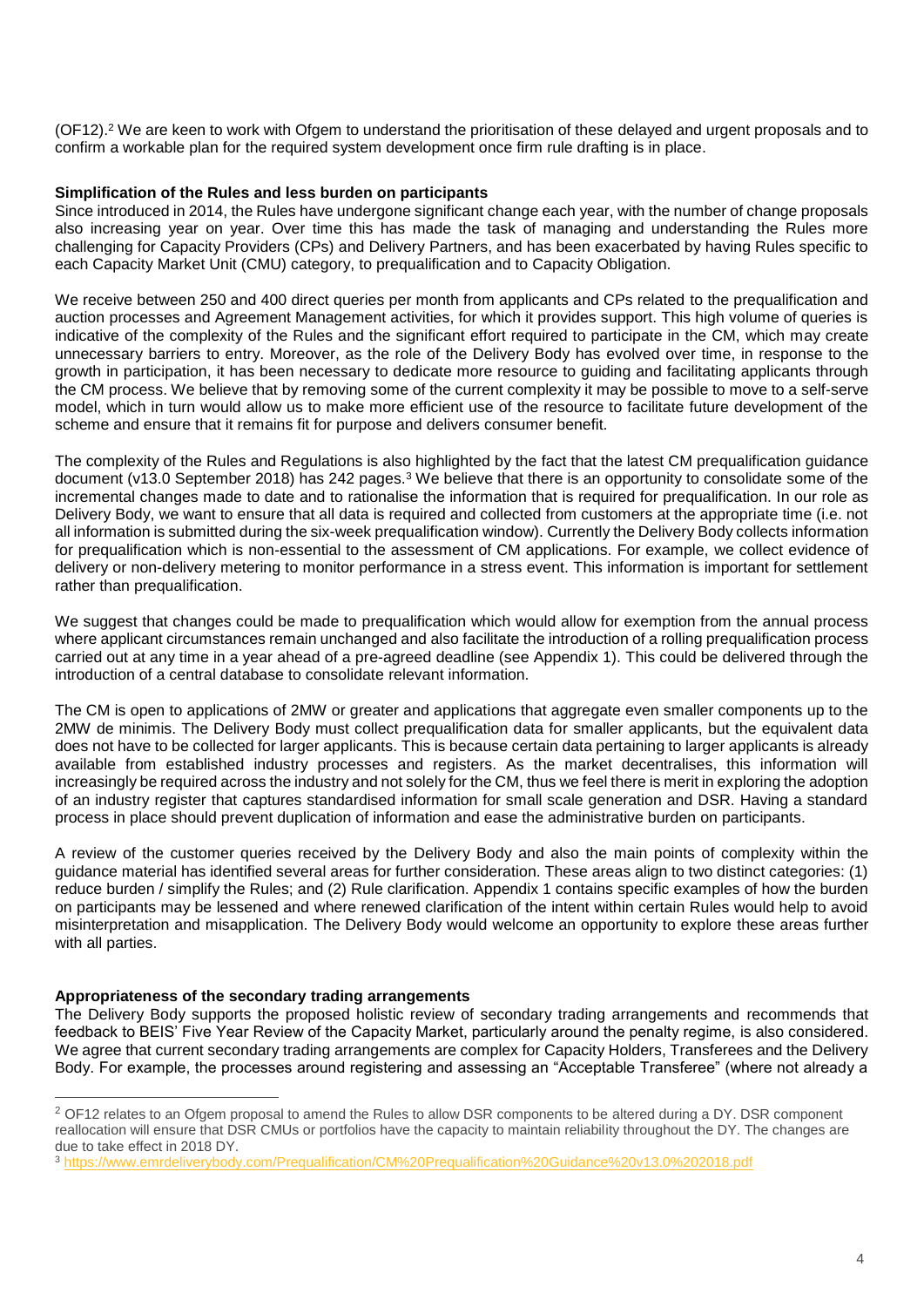valid participant in the Rules), the time taken to identify a suitable counterparty and to negotiate trading agreements, and processing a trade when reviewing compliance against rule obligations.

We believe that the complexity of the current process adversely impacts the appetite to trade when balanced against the risk of a penalty for non-delivery against an Obligation. We have observed that trade levels for 2017/18 and 2018/19 Delivery Years (DY) have so far been low, with 29 out of the 33 trades made to date being for the full DY.

| <b>DY</b> | <b>Total Number of trades</b> | <b>Trades for full DY</b> |
|-----------|-------------------------------|---------------------------|
| 2017/18   |                               |                           |
| 2018/19   | つら<br>ںے                      | つに<br>∠J                  |

Table 1: Secondary trades for 2017/18 and 2018/19

We consider there to be a number of factors which may influence the risk profile / incentive for Capacity Holders and Transferees when deciding whether to undertake a secondary trade. We believe that the existing penalty regime may not be an adequate deterrent, with the current charges for non-delivery instead incentivising participants to accept the risk profile of a non-delivery penalty compared to trading volumes away for period which may not be achievable (i.e. due to a planned or unplanned outage). This is likely a key factor in the liquidity of the secondary trading market, in particular for specific periods rather than the full DY.

The CM has now run in either Transitional or the Early Auction mode without the occurrence of a stress event. Applicants may, therefore, be reflecting this within their risk profile and decision making. Capacity Providers (CPs) can undertake Volume Reallocation post-stress event between any units that may under deliver against their obligations with other registered participants. This again influences the risk profile decision of providers when determining their appetite to trade.

We observe that for partial trades the Transferee is obligated to undertake testing in accordance with Chapter 13 of the Rules. This obligation, coupled with the introduction of the new Termination Events for non-delivery, may also be a consideration when the Transferee is deciding whether to participate in partial trades.

Under the current rules a Transferee's obligation is cancelled where the original Transferor becomes Terminated. This reduces certainty for trading parties and may therefore impact the liquidity of the market to take a partial trade (volume or number of days).

We consider there to be several opportunities to make it easier for those who wish to participate in secondary trading to do so. At present the secondary trading market is processed within the CM rather than being facilitated by a trading platform/party. In relative terms this means that the clear majority of trades (as shown by the Capacity Market Register trades to date) are carried out within a company's wider portfolio. We recognise that Section 9 of the Rules amalgamates the processes of Secondary Trading and CMU Transfers in to a single term "Transfer of Capacity Obligations". Customer feedback has shown that this section is confusing for participants that may wish to trade, therefore, we recommend that work is undertaken to make secondary trading obligations clearer with the CM Rules. We also observe that the Rules are applied differently for different types of Capacity Providers. For example, unproven DSRs are able to trade obligations, even where they have not met their Proven DSR testing, whilst prospective CMUs are unable to trade until they have met the relevant Substantial Completion Milestone. We recommend that the Secondary Trading Workgroup considers how the Rules are applied to ensure all parties are treated consistently.

The time taken to become an eligible secondary trading entrant also impacts participants' ability to participate with ease. To be an Acceptable Transferee for taking Secondary Trading obligations, under the current Rules, a participant must meet the criteria of rule 9.2.6. This criterion means that the Transferee must have either Prequalified for the DY, be a Prospective CMU that has met their Substantial Completion Milestone early or become an Eligible Secondary Trading entrant. Secondary Trading entrants go through an equivalent to a mini-Prequalification process (as per rule 3.13) for which the rules provide a period of up to three months for assessment (rule 4.9). This process is lengthy and can only currently be formally requested after the Auction Results Day of the T-1 Auction for the DY, which impacts on the opportunity to participate.

We recognise that the minimum period for approval of a Transfer reduces the opportunity for trades to be taken closer to real-time events (e.g. managing obligations against unplanned outages). At present, once a trade has been matched between the Registered holder and the Transferee, the current Rules (9.3.1) require at least 5 working days before the first calendar day of the trade obligation. This period is primarily intended to allow the Delivery Body to review and approve compliance of the trade within rule requirements.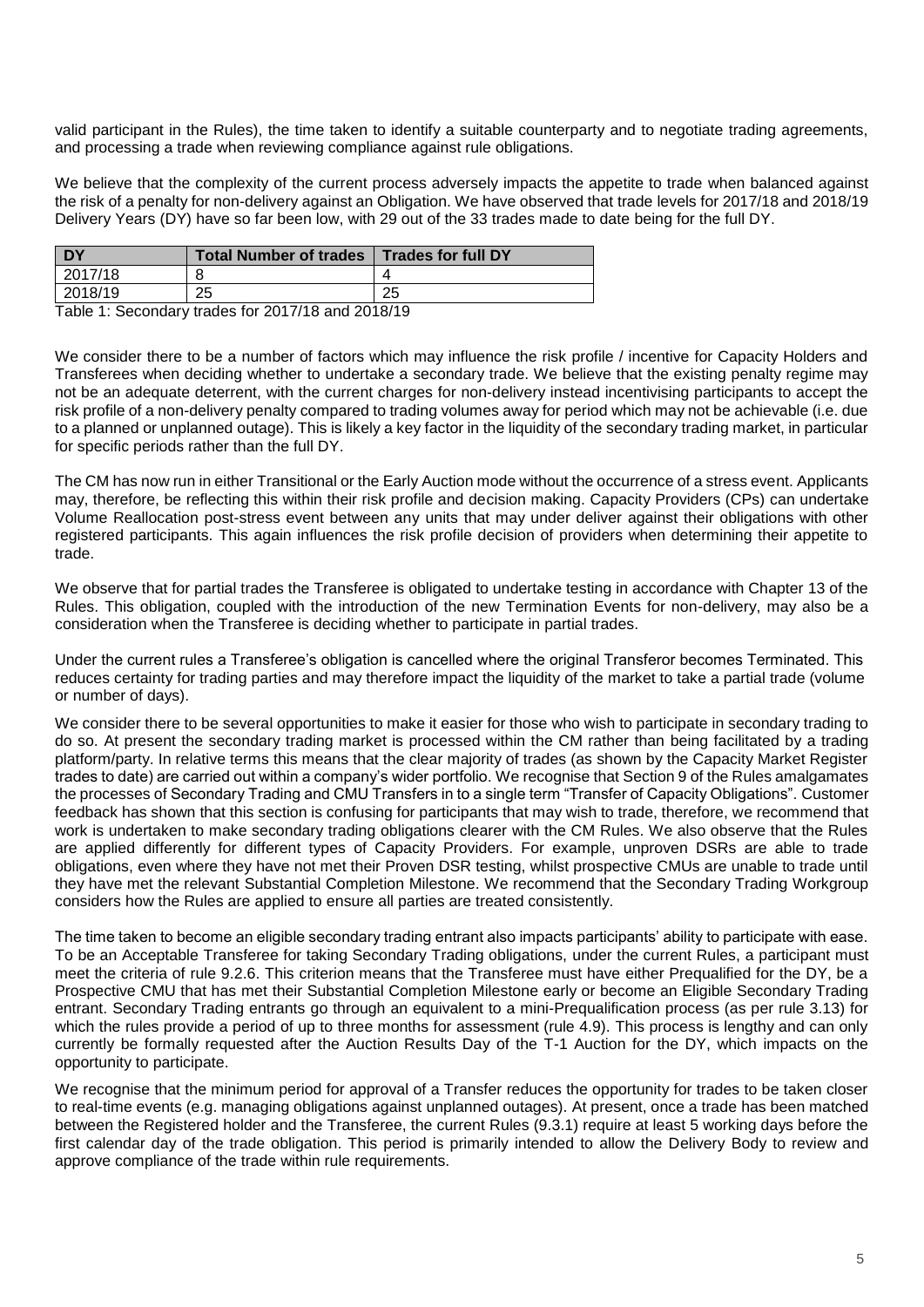Current Rules only permit a trade to be enacted for a DY once the T-1 Auction has been undertaken. This means that a Capacity Holder cannot formalise trades made across multiple years. The implication being that should a party wishes to extract themselves from an obligation by trading (due to their risk profile on delivery or business strategy) they can only do so one year at a time. This increases the administrative burden for a Transferor in managing their obligation and the risk of non-delivery where a Capacity Holder is unable to trade.

Rule 9.2.6 (ii bb) requires a Transferee to have delivered capacity at least equal to the De-rated capacity for a settlement period within the six months prior to the first date of the relevant DY. Transferees are required to provide evidence of their performance, in order for the trade to be accepted, which again increases the administrative burden for a Transferee and may therefore negatively influence their appetite to participate.

# **Appropriateness of NGET's incentives**

The EMR financial incentives were implemented in 2014 and are expected to be in place until the end of 2020/21. The incentives are detailed within [Special Licence condition 4L](https://epr.ofgem.gov.uk/Content/Documents/National%20Grid%20Electricity%20Transmission%20Plc%20-%20Special%20Conditions%20-%20Current%20Version.pdf) (SLC 4L) and result in an adjustment to the Maximum SO Internal Revenues (either Positive or Negative) two years after the relevant year.

The Capacity Market has undergone significant change each year since 2014. This change has largely been driven by the energy industry decentralising and has resulted in a market with greater numbers of active participants, and new emerging technologies. We welcome the opportunity to revisit the EMR Incentives to make sure that they are reflective of today's market and, as much as possible, are future proofed. The Incentives should be designed to reward where the ESO is driving value for the consumer. As indicated in the Ofgem Letter, this response focuses on improvements that could be made to the existing incentive package for 19/20 rather than a wholesale review. From the 1<sup>st</sup> April 2021, we believe the EMR incentives should be considered as part of a holistic ESO Incentive package.

# **Dispute Resolution (DRI)**

We believe that it is correct to incentivise the ESO to improve quality and to reduce the number of decisions that are later disputed by participants with Ofgem. Value for the consumer is driven by the Delivery body and by participants getting the right answer first time, with the least burden and rework.

We believe that the work being done by the Delivery Body to improve quality in Capacity Submissions by quiding customers through a very complexed rule set demonstrates that we are delivering the intent of this incentive. Unfortunately, the mechanics of the incentive calculation do not reflect this. We believe the potential reward for this incentive does not reflect the high cost of achieving 0 overturned decisions. Applications for the CM reached almost 2000 in 17/18 and each of those applications was assessed against approximately 75 potential criteria, meaning that the Delivery Body could take up to 150,000 decisions annually. The table below shows the incentive  $(CMQD_t)$  and how the incentive reaches its floor if 4 decisions are overturned. As a percentage of the decisions we must take, this is not reflective.

In past Dispute Resolution determinations Ofgem has 'grouped' decision categories rather than making a determination based on individual decisions. We have welcomed this pragmatism and believe there is merit in formalising a similar approach.

|                                   | (1)                | (2)               | (3)                           |
|-----------------------------------|--------------------|-------------------|-------------------------------|
| Number of overturned<br>decisions | $CfDQD_t$<br>£000s | $CMQD_t$<br>£000s | CMECAOD <sub>t</sub><br>£000s |
| No overturned decisions           | 100                | 100               | 50                            |
| 1 overturned decision             | $\theta$           | $\overline{0}$    | $\theta$                      |
| 2 overturned decisions            | $-35$              | $-35$             | $-18$                         |
| 3 overtumed decisions             | $-65$              | $-65$             | $-35$                         |
| 4 or more overturned<br>decisions | $-100$             | $-100$            | $-50$                         |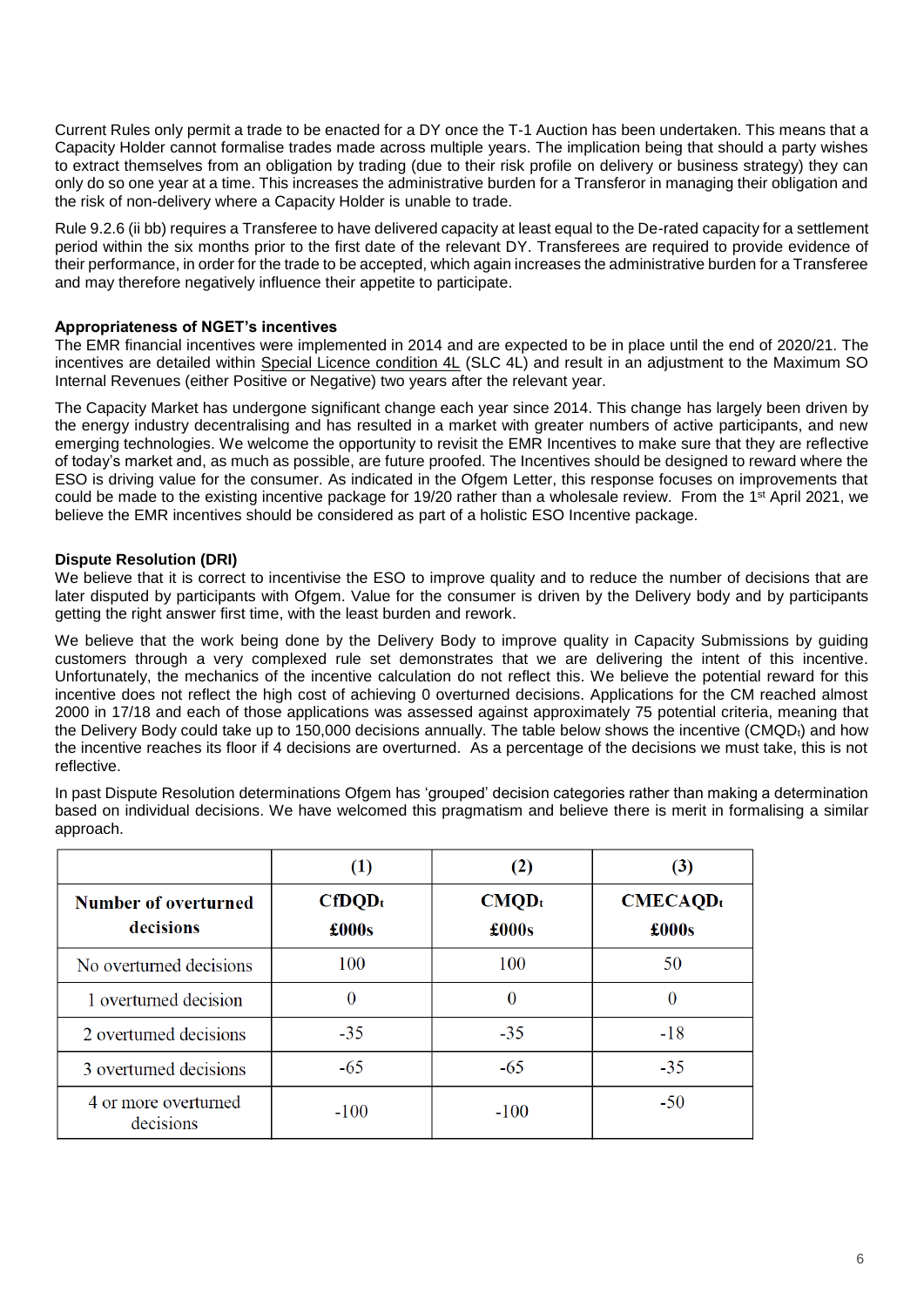# **Demand forecasting accuracy (DFAt)**

We believe that it is correct to incentivise the ESO to forecast demand and that there is value for the consumer in doing so. This forecast underpins the volume bought in the CM and is therefore paramount to the success of the scheme. At this stage, it is too early to reliably assess its effectiveness as we are only in the second effective year. This incentive should be reassessed prior to the commencement of the new regulatory period, by which time a fair assessment of its impact can be undertaken. That assessment should also include reviewing the demand definition utilised and consider moving to Underlying Demand (which is what the CM is based on) and away from Transmission level demand by utilising distribution generation data from Electralink.

# **Demand side Response (DSRt)**

The DSR incentive was introduced to drive the Delivery Body to remove Barriers for DSR and to achieve year on year growth in DSR participation. The Baseline year was 2017/18. DSR participation increased faster than was expected so by the time the baseline year was reached, DSR participation was already at a high level.

One of the contributing factors to DSR growth in the CM was the Power Responsive programme, which included targeted CM DSR customer engagement, guidance documentation and prequalification events. The details of which can be found in the open letter below:

## [https://www.emrdeliverybody.com/Lists/Latest%20News/Attachments/173/EMR%20DSR%20Incentive%20-](https://www.emrdeliverybody.com/Lists/Latest%20News/Attachments/173/EMR%20DSR%20Incentive%20-%20Letter%20to%20Ofgem.pdf) [%20Letter%20to%20Ofgem.pdf](https://www.emrdeliverybody.com/Lists/Latest%20News/Attachments/173/EMR%20DSR%20Incentive%20-%20Letter%20to%20Ofgem.pdf)

We believe that removing barriers should be a priority for all technologies and participants, not just DSR. Therefore, we consider that a better outcome could be to improve the incentive on Disputes and to explore the creation of an incentive to delivering change (further details below). A large amount of the change seen in the CM has been made with the intention to reduce barriers to entry, but often this change has proved to introduce additional complexity of the CM and therefore increase the potential for error.

# **Customer and Stakeholder Satisfaction (CSSSt)**

It is correct that we are incentivised to improve customer satisfaction, and we accept that part of our role is to guide and facilitate applicants through the process. We continue to listen to feedback received from customers and stakeholders and use this to drive continuous improvement.

We do note that some of the feedback pointed towards the Delivery Body is borne from the frustration of the complicated rules that we administer. We believe that significant improvement could be made to simplify the rules and reduce the burden on participants. This, in turn, would reduce some of the frustrations that participants have expressed through our surveying.

We are keen to engage in more detailed discussions regarding how our performance in relation to customer and stakeholder satisfaction should be measured.

# *Further areas for future consideration*

## **Change implementation**

The pace and volume of change since the CM was established in 2014 has resulted in customers and stakeholders becoming focused on the speed and implementation of these changes into Delivery Body process and IT systems. It is frequently the case that Rule change implementation and new system functionality is required to go 'live' within a few weeks of the final Rules being laid. We believe there is merit in exploring a financial incentive linked to both the speed and volume of change. A more efficient change process would remove barriers to entry and lead to increased liquidity, which could in turn lead to greater value for the consumer. This however could be subjective and influenced by external factors. It is therefore possible that this type of incentive lends itself to a 'principles' based approach such those recently introduced for the ESO incentives.

We welcome conversations (outside of this consultation) to discuss and progress the development of a future incentives package.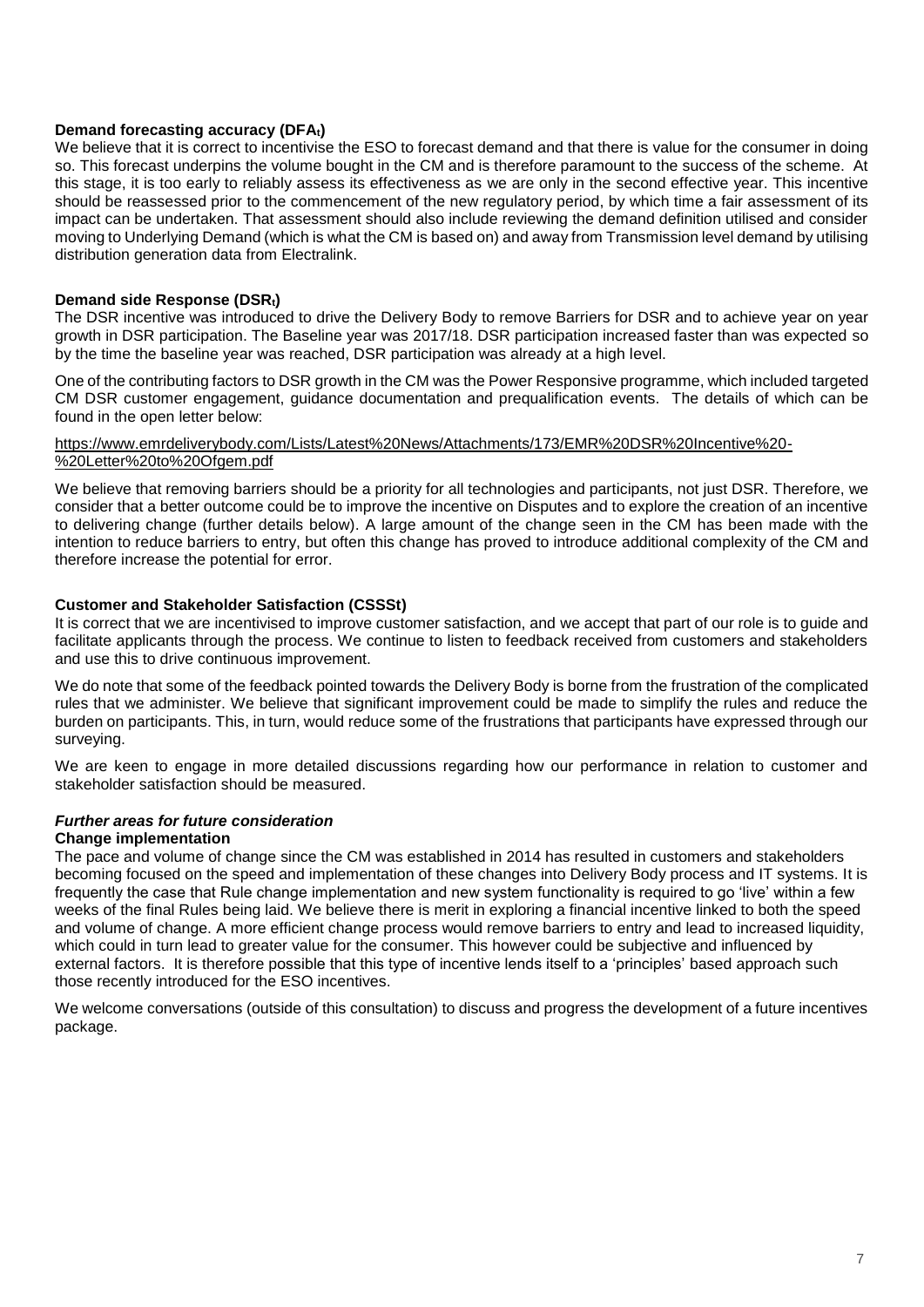# **APPENDIX 2**

## *Specific examples of how the burden on participants may be lessened*

#### Changes to prequalification

The Rules currently require all Applicants to undertake prequalification each year, even where there has been no change to the requirements from that CMU category. This creates an annual burden on providers to repeat the process and increases the risk of administrative errors being made. Consideration should be given to whether applicants can be made exempt from annual prequalification processes if their circumstances are unchanged. In addition, prequalification submissions and assessments can only be undertaken during a specific period specified in the Operational Plan. Consideration should be given to whether prequalification activities could be carried out at any time in a year ahead of a pre-agreed deadline. This would potentially reduce the time-pressure and administrative burden on applicants, the Delivery Body and the Settlement Body.

## Metering Details

Metering details are required to support Meter Testing and the Aggregation rule processes for the Settlement Body. The Rules currently require participants to provide Metering details as a part of Prequalification (Rules 3.4.3, 3.6.4, 3.6A & 3.9.4), but also allow the option to defer. We consider that it would be more efficient for the metering obligations to be provided as a part of the Metering Assessment, Meter Testing and Aggregation processes rather than as a requirement for Prequalification. We consider that this would both simplify the Prequalification requirement for Applicants and avoid potential rework where additional metering information/changes are encountered between prequalification and the DY.

## Satisfactory Performance Day (SPD) Obligations

The Rules require all Transferees to take on SPD and Extended Performance obligations (Rules 9.5 & 13.4), even where a trade is for a short period. This may be a contributory factor to the liquidity of the secondary trading market, therefore we recommend a review of this burden as a part of the Secondary Trading review.

## Despatch Controller Transfer

Rules (9.2) currently allow a CMU to be Transferred from a Despatch Controller to Legal Owner or from a Legal Owner to Despatch Controller, but does not currently allow a transfer from Despatch Controller direct to a new Despatch Controller. This creates a delay in the transfer process as well as additional administrative burdens for participants, the Delivery Body and Settlement Company.

## Transfer of Capacity Obligations (9)

This section within the Rules is used to describe the processes for becoming an Acceptable Transferee, undertaking a Secondary Trade, processing a Transfer of a CMU to a new Legal Owner and describes implications to Testing following a Trade. We recommend simplification of the Rules in this section, to make each of these processes clearer to understand.

#### New Build CMU met FCM prior to Prequalification

Where a New Build CMU can provide evidence that they have already met the obligations of capital expenditure (as defined in the Total Project Spend term) to meet an Financial Commitment Milestone (FCM) at the point of Application (as required by Rule 6.6), the obligation to post Credit Cover may be considered as inappropriate and creates additional burdens on applicants and the Settlement Company.

#### Construction Plan (3.7.2)

The Rules require New Build CMU's applying for a longer than 1 year duration agreement, to declare that they will meet the Extended Years criteria and provide a description of how the criteria will be met. We believe that the Rules could be simplified by removing the requirement for a description to be provided within the application.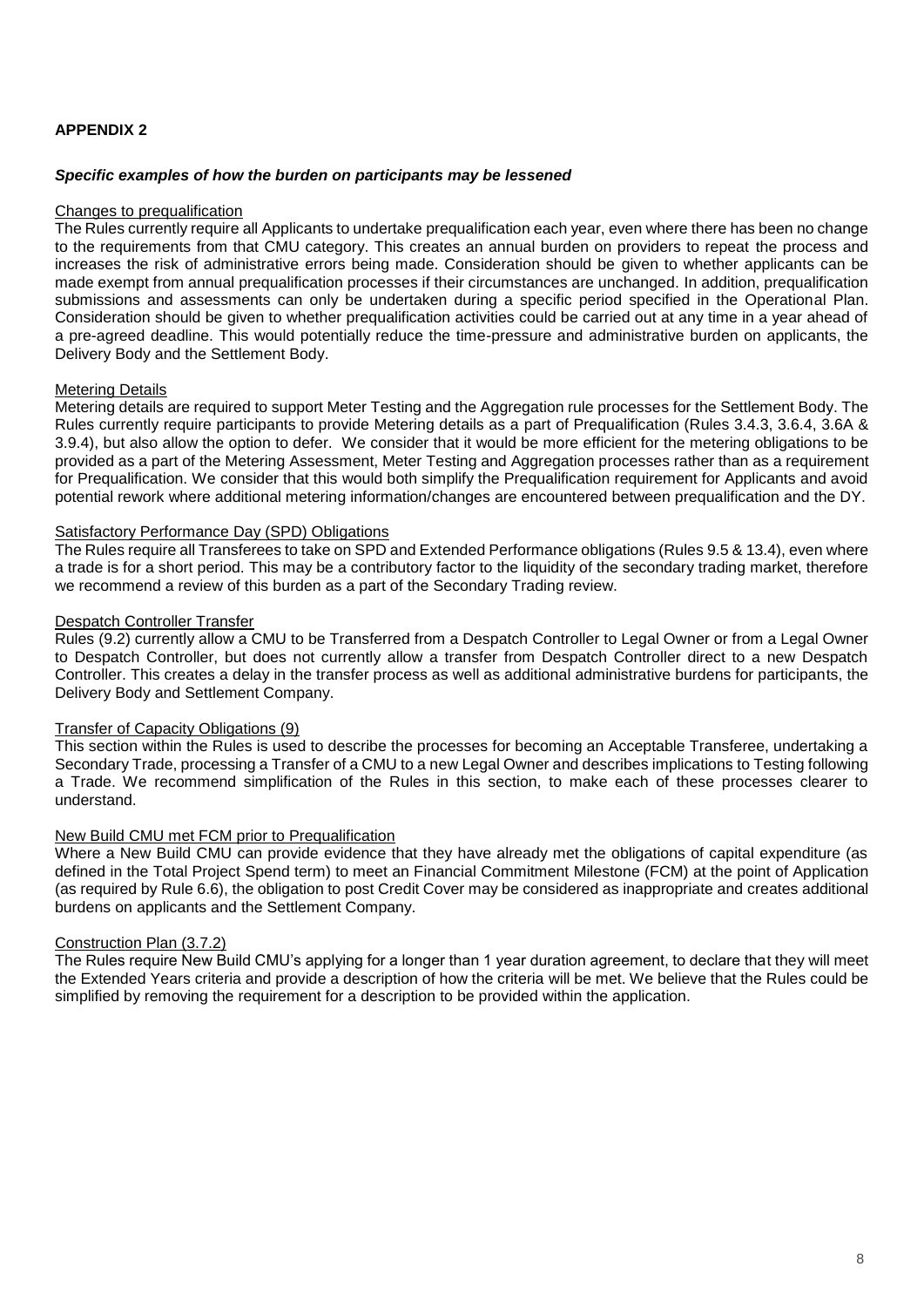# *Specific examples of where renewed clarification of the Rules would prove beneficial in avoiding misinterpretation and misapplication*

It should be noted that the below is not an exhaustive list, and the Delivery Body intends to undertake a further review of the Rules and will raise additional points of clarification in due course.

# Construction Plan (3.7.2(b))

The rules currently require all New Build CMU's to provide a schedule for construction milestones. The descriptions are closer aligned to more standard generating plant, therefore we recommend amending descriptions to recognise how the schedule might work for non-standard plant. As a specific example, storage CMU's have often left out "First firing date" as this causes confusion against their relevant construction plan.

# Duration Bids (5.6.4 & 5.6.5)

We believe the duration bid rules were intended to allow Applicants to define a parameter from which their full length of agreement may be amended to just 1 year. Applicants have previously interpreted rule 5.6.4 as allowing an amendment to the Duration Bid at any time during a Capacity Auction, enabling a change to any length of agreement. We recommend an amendment to rule 5.6.4 to clarify that this is not permitted.

# Evidence of being "Operational" (6.8.3, 6.7.2, 6.7.3)

The Rules require a Prospective Generating CMU to provide evidence of being "Operational" to support meeting Minimum Completion/SCM. We have discovered that an ION does not generally define "physical capacity", which is required to meet the obligations. Physical capacity is not defined in rules as a specific term, therefore we suggest making the requirement clearer or to add additional ITE report obligations.

# Capacity Market Register

There are several data fields that may be updated during the lifecycle of an agreement, which are not defined in the "Delivery Body Amendments" section of the rules (7.5). To provide a clear and accurate position on the CMU and Capacity Agreement, the DB recommends additional references to be added to this rule to cover the following items; Credit Cover amount, Parent Company details, Secondary Trading details, New Build yet to meet FCM, MPAN details, Agreement Duration and DYs.

## Unproven DSR Metering Assessment (8.3.3(b))

This rule does not currently define a date for when the Unproven DSR is required to complete a Metering Assessment. When read in conjunction with Rule 3.10.2 (a or b) the timelines are clear, however we recommend referencing back to this rule to provide clarity or repeating the requirements in this section.

## Notifying change of address (8.3.7)

The DB interpretation of the rules is that if an Applicant defers provision of requirements covered within this rule at Prequalification (3.7), then they should not attempt to provide as part of a Location Change. We would like this clarified in the rules.

## Satisfactory Performance Day requirements for Transferees (9.5.3)

Where a full trade has been made covering the period 1/1 to 30/4 then SPD's are required for transferees covering the period 1/5 to 31/7. The rules do not currently state a requirement for when these are to be notified to the Delivery Body. We believe that the intent of this rule is for notification to occur by 1/8, to support subsequent processes for Suspension of payments and Termination Notices.

## Satisfactory Performance Days (13.4.5)

This rule is intended to allow a CMU which has failed its SPDs (in the winter) to be able to demonstrate SPDs for that Delivery Year (DY), even after the new DY has begun. The DB recommends making this clearer in the rules to ensure that there is no misconception.

## Satisfactory Performance Days (13.4.1)

The rule requires Capacity Committed CMU's to "demonstrate" capacity at least equal to their Capacity Obligation. The Delivery Body considers that clarity should be provided within the rules on whether "demonstrated" aligns with the confirmation received from the Delivery Body against Rule 13.4.4 (or equivalent from previous versions of rules) or the date of entry of the performance days from the Capacity Holder.